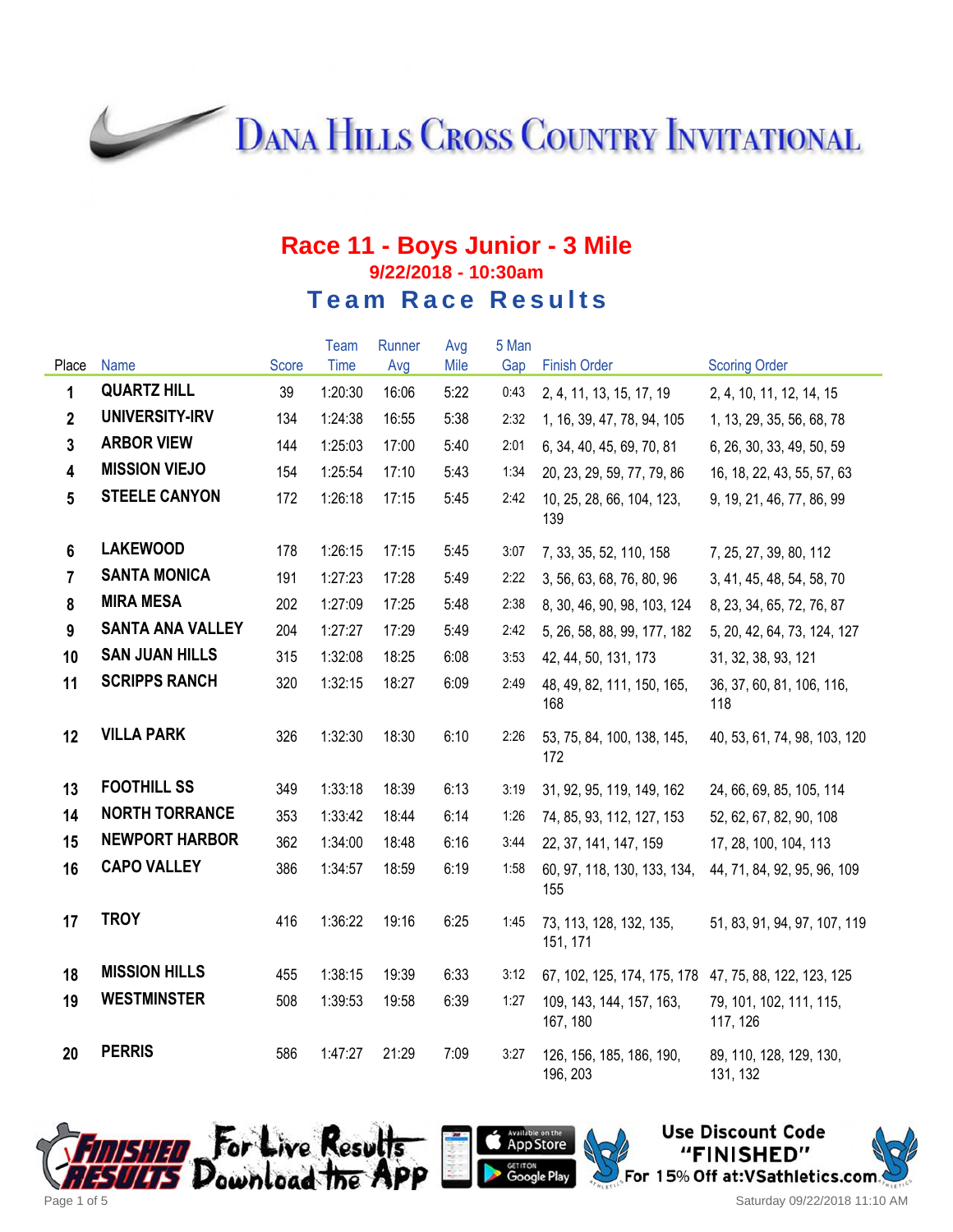#### **Race 11 - Boys Junior - 3 Mile 9/22/2018 - 10:30am Team Race Results**

|            |                        |       | Team    | Runner | Avg  | 5 Man |                     |                      |
|------------|------------------------|-------|---------|--------|------|-------|---------------------|----------------------|
| Place      | Name                   | Score | Time    | Avg    | Mile | Gap   | <b>Finish Order</b> | <b>Scoring Order</b> |
| <b>DNP</b> | <b>RANCHO BERNARDO</b> |       | 1:07:12 | 16:48  | 5:36 |       | 14, 32, 38, 43      | 4 Runners            |
| <b>DNP</b> | VISTA                  |       | 1:10:04 | 17:31  | 5:50 |       | 18, 55, 61, 83      | 4 Runners            |
| <b>DNP</b> | <b>SAN MARCOS SD</b>   |       | 1:12:22 | 18:05  | 6:01 |       | 36, 57, 89, 117     | 4 Runners            |
| <b>DNP</b> | <b>COVINA</b>          |       | 1:13:01 | 18:15  | 6:05 |       | 24, 71, 72, 154     | 4 Runners            |
| <b>DNP</b> | <b>ELSINORE</b>        |       | 53:44   | 17:54  | 5:58 |       | 51, 62, 91          | 3 Runners            |
| <b>DNP</b> | <b>RANCHO VERDE</b>    |       | 53:57   | 17:59  | 5:59 |       | 27, 64, 121         | 3 Runners            |
| <b>DNP</b> | <b>JURUPA HILLS</b>    |       | 57:51   | 19:17  | 6:25 |       | 54, 140, 161        | 3 Runners            |
| <b>DNP</b> | <b>PALO VERDE</b>      |       | 33:53   | 16:56  | 5:38 |       | 9,65                | 2 Runners            |
| <b>DNP</b> | <b>ESCONDIDO</b>       |       | 36:28   | 18:14  | 6:04 |       | 12, 152             | 2 Runners            |
| <b>DNP</b> | <b>RAMONA SD</b>       |       | 38:29   | 19:14  | 6:24 |       | 87, 146             | 2 Runners            |
| <b>DNP</b> | <b>SAN BERNARDINO</b>  |       | 40:33   | 20:16  | 6:45 |       | 142, 166            | 2 Runners            |
| <b>DNP</b> | <b>CANYON SPRINGS</b>  |       | 17:02   | 17:02  | 5:40 |       | 41                  | 1 Runner             |
| <b>DNP</b> | <b>ORANGE VISTA</b>    |       | 22:30   | 22:30  | 7:30 |       | 188                 | 1 Runner             |





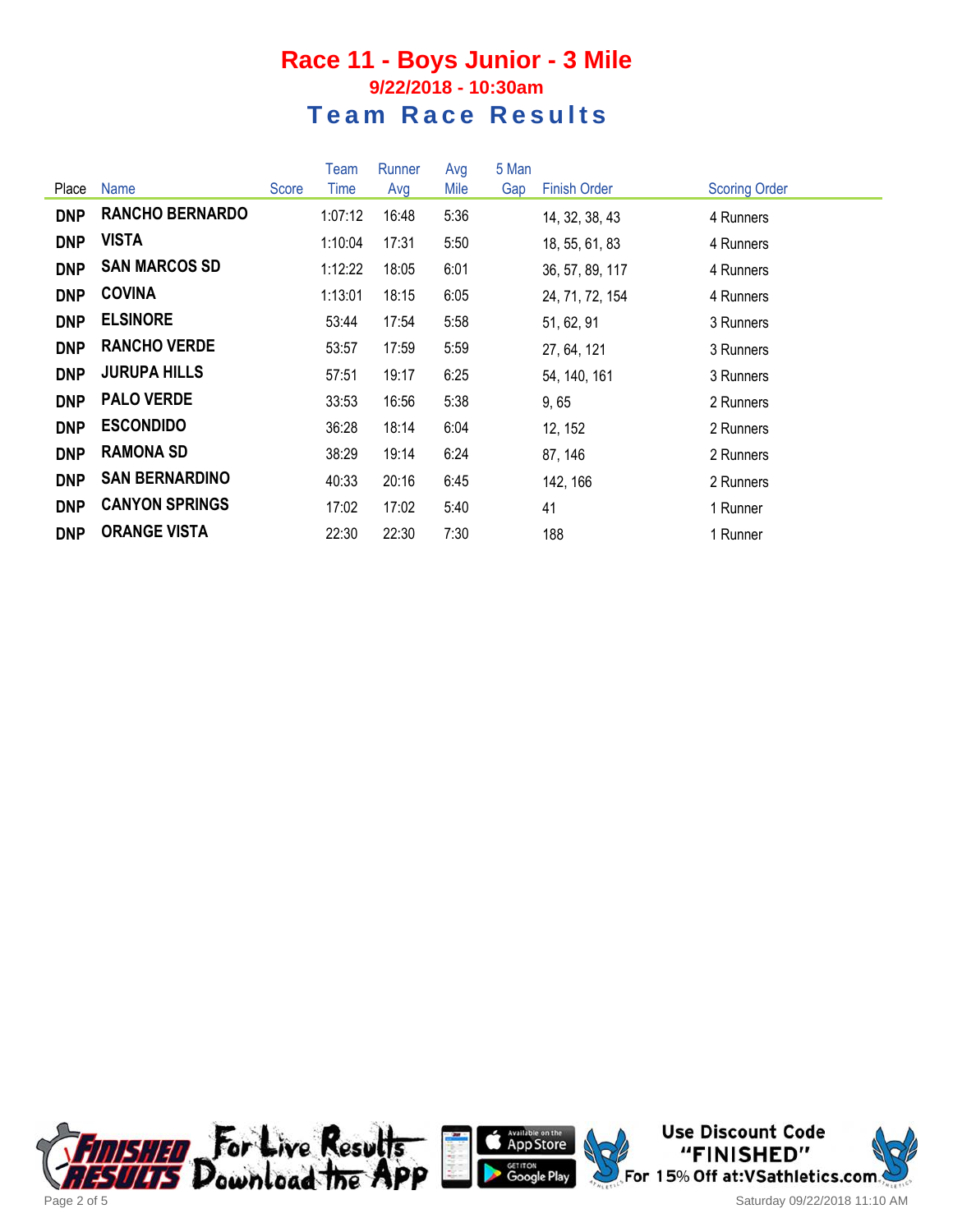# **Race 11 - Boys Junior - 3 Mile 9/22/2018 - 10:30am Individual Race Results**

|    | <b>Place Name</b>         |    | <b>Grade School</b> | Time    | <b>Points</b> |    | Place Name              |    | <b>Grade School</b>  | Time    | Points |
|----|---------------------------|----|---------------------|---------|---------------|----|-------------------------|----|----------------------|---------|--------|
| 1  | Ryan Duffy                | 11 | University-Irv      | 15:41.4 | 1             | 39 | Adam Gish               | 11 | University-Irv       | 17:00.1 | 29     |
| 2  | Brandon Garcia            | 11 | Quartz Hill         | 15:42.4 | 2             | 40 | Jacob Lamb              | 11 | <b>Arbor View</b>    | 17:02.3 | 30     |
| 3  | Will Donaldson            | 11 | Santa Monica        | 15:47.2 | 3             | 41 | Juan Hernandez          | 11 | Canyon Springs       | 17:02.4 |        |
| 4  | Emiliano Gonzalez         | 11 | Quartz Hill         | 15:54.5 | 4             | 42 | Joseph Sgountzos        | 11 | San Juan Hills       | 17:02.5 | 31     |
| 5  | Arthur Bravo              | 11 | Santa Ana Valley    | 15:56.7 | 5             | 43 | Ryan Trecker            | 11 | Rancho Bernardo      | 17:08.1 |        |
| 6  | Mario Gutierrez           | 11 | <b>Arbor View</b>   | 15:57.1 | 6             | 44 | Cole Bourne             | 11 | San Juan Hills       | 17:09.8 | 32     |
| 7  | Aiden Algeria             | 11 | Lakewood            | 15:59.0 | 7             | 45 | <b>Matthew Myers</b>    | 11 | <b>Arbor View</b>    | 17:13.1 | 33     |
| 8  | lan Beck                  | 11 | Mira Mesa           | 15:59.6 | 8             | 46 | <b>Ben Porter</b>       | 11 | Mira Mesa            | 17:15.8 | 34     |
| 9  | Matthew Siroky            | 11 | Palo Verde          | 16:01.1 |               | 47 | Ethan Jenkins           | 11 | University-Irv       | 17:15.9 | 35     |
| 10 | <b>Ricky Cleaves</b>      | 11 | Steele Canyon       | 16:07.8 | 9             | 48 | Joshua Cox              | 11 | Scripps Ranch        | 17:19.1 | 36     |
| 11 | <b>Brendon Smith</b>      | 11 | Quartz Hill         | 16:10.5 | 10            | 49 | Nick Melanese           | 11 | Scripps Ranch        | 17:21.6 | 37     |
| 12 | Raymond Ramos             | 11 | Escondido           | 16:16.7 |               | 50 | Raymond Rojas           | 11 | San Juan Hills       | 17:22.5 | 38     |
| 13 | Cameron Smith             | 11 | Quartz Hill         | 16:17.0 | 11            | 51 | Gavin Findlay           | 11 | Elsinore             | 17:24.5 |        |
| 14 | Luis Barron               | 11 | Rancho Bernardo     | 16:18.7 |               | 52 | Anthony Moreno          | 11 | Lakewood             | 17:25.5 | 39     |
| 15 | <b>Marion Ramirez</b>     | 11 | Quartz Hill         | 16:26.1 | 12            | 53 | Axel Altamira           | 11 | Villa Park           | 17:27.5 | 40     |
| 16 | Raja Barta                | 11 | University-Irv      | 16:27.0 | 13            | 54 | Justin Grove            | 11 | Jurupa Hills         | 17:28.4 |        |
| 17 | <b>Brady Butler</b>       | 11 | Quartz Hill         | 16:29.0 | 14            | 55 | Jonatan Flores          | 11 | Vista                | 17:28.9 |        |
| 18 | Jovanny Garcia            | 11 | Vista               | 16:29.7 |               | 56 | Aidan Blain             | 11 | Santa Monica         | 17:37.1 | 41     |
| 19 | Andrew Vera               | 11 | Quartz Hill         | 16:31.9 | 15            | 57 | Sam Black               | 11 | San Marcos SD        | 17:40.2 |        |
| 20 | Connor Ree                | 11 | Mission Viejo       | 16:35.2 | 16            | 58 | Juan Cux                | 11 | Santa Ana Valley     | 17:41.7 | 42     |
| 21 | Ethan Ortega              | 11 | Quartz Hill         | 16:37.1 |               | 59 | <b>Edzuart Busquero</b> | 11 | Mission Viejo        | 17:41.8 | 43     |
| 22 | Cole Ridenour             | 11 | Newport Harbor      | 16:39.1 | 17            | 60 | Julian Shea             | 11 | Capo Valley          | 17:43.3 | 44     |
| 23 | Sebastian Belo            | 11 | Mission Viejo       | 16:41.2 | 18            | 61 | John Anguiano           | 11 | Vista                | 17:45.0 |        |
| 24 | Cristian Delgado          | 11 | Covina              | 16:42.7 |               | 62 | Ramon Rodriguez         | 11 | Elsinore             | 17:50.3 |        |
| 25 | <b>Blaze Harris</b>       | 11 | Steele Canyon       | 16:42.7 | 19            | 63 | Dyllan Zhou             | 11 | Santa Monica         | 17:50.3 | 45     |
| 26 | Sebastian Nava            | 11 | Santa Ana Valley    | 16:43.2 | 20            | 64 | Miguel Arteaga          | 11 | Rancho Verde         | 17:51.4 |        |
| 27 | Andrew Romero             | 11 | Rancho Verde        | 16:43.3 |               | 65 | Robert Christensen      | 11 | Palo Verde           | 17:52.8 |        |
| 28 | Max Ortuno                | 11 | Steele Canyon       | 16:45.0 | 21            | 66 | Nicholas Sandberg       | 11 | Steele Canyon        | 17:52.8 | 46     |
| 29 | <b>Andrew Flores</b>      | 11 | Mission Viejo       | 16:46.3 | 22            | 67 | Diego Blanco            | 11 | <b>Mission Hills</b> | 17:54.3 | 47     |
| 30 | Joshua Sunnanonta         | 11 | Mira Mesa           | 16:46.7 | 23            | 68 | Mason Hackmann          | 11 | Santa Monica         | 17:58.6 | 48     |
| 31 | Hyrum Santos              | 11 | Foothill SS         | 16:47.3 | 24            | 69 | Jeremiah Wingate        | 11 | <b>Arbor View</b>    | 17:58.8 | 49     |
| 32 | Yun-Yi Sun                | 11 | Rancho Bernardo     | 16:48.5 |               | 70 | Carson O'Donnell        | 11 | <b>Arbor View</b>    | 18:01.4 | 50     |
| 33 | Isaac Vera                | 11 | Lakewood            | 16:49.8 | 25            | 71 | Reynaldo Torres         | 11 | Covina               | 18:02.6 |        |
| 34 | John Medrano              | 11 | <b>Arbor View</b>   | 16:52.1 | 26            | 72 | Anthony Toribio         | 11 | Covina               | 18:02.9 |        |
| 35 | Evan Mapes                | 11 | Lakewood            | 16:55.1 | 27            | 73 | Eduardo Couto           | 11 | Troy                 | 18:06.8 | 51     |
| 36 | Alex Aceves               | 11 | San Marcos SD       | 16:55.2 |               | 74 | Will Banta              | 11 | North Torrance       | 18:08.2 | 52     |
| 37 | <b>Elliott Harrington</b> | 11 | Newport Harbor      | 16:55.4 | 28            | 75 | Charles Safa            | 11 | Villa Park           | 18:09.2 | 53     |
| 38 | Max Mascardo              | 11 | Rancho Bernardo     | 16:56.8 |               | 76 | Leo Kato                | 11 | Santa Monica         | 18:10.1 | 54     |







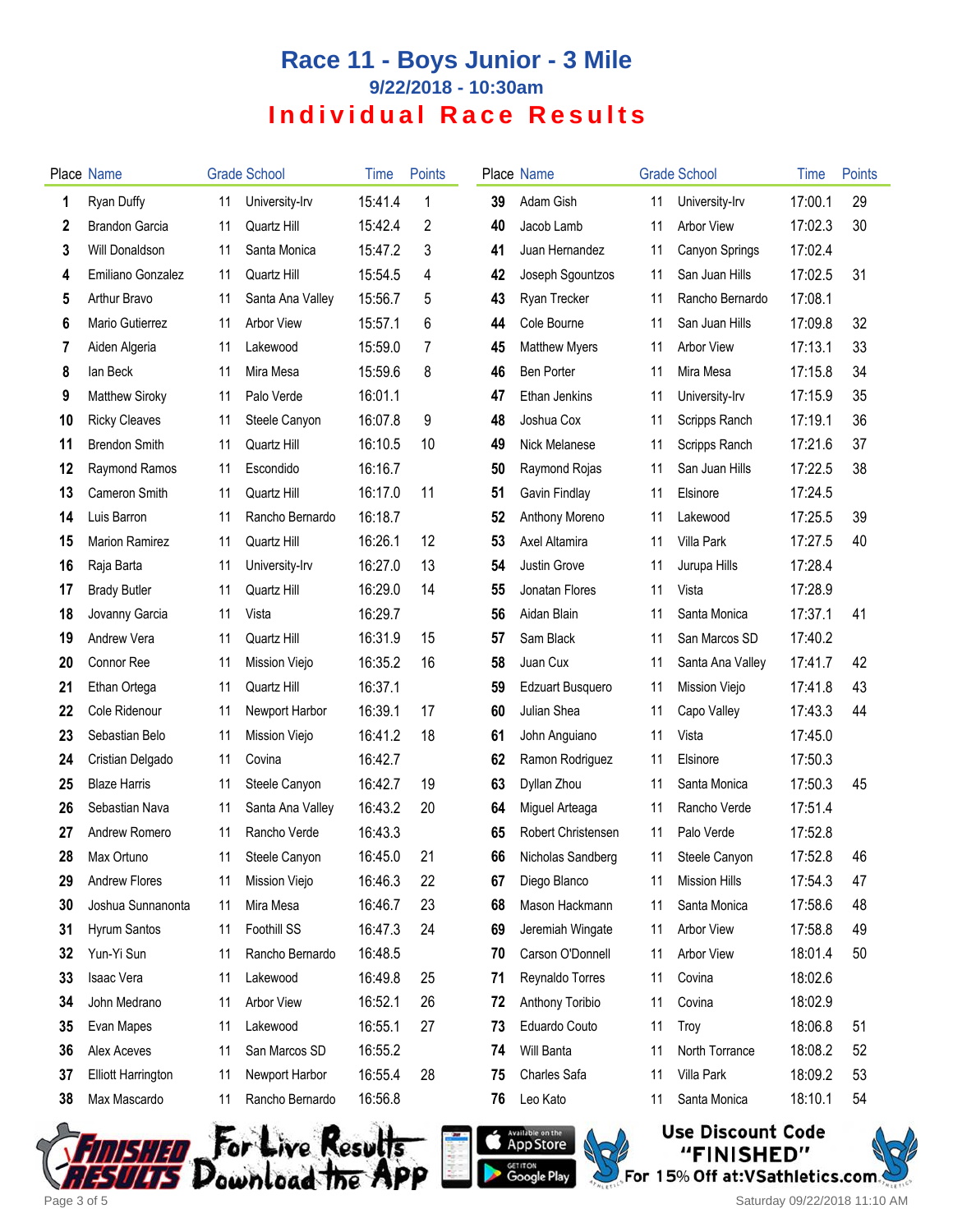# **Race 11 - Boys Junior - 3 Mile 9/22/2018 - 10:30am Individual Race Results**

|     | <b>Place Name</b>        |    | <b>Grade School</b>  | <b>l</b> ime | <b>Points</b> |     | Place Name              |    | <b>Grade School</b>  | Time    | Points |
|-----|--------------------------|----|----------------------|--------------|---------------|-----|-------------------------|----|----------------------|---------|--------|
| 77  | Eric Mendoza             | 11 | Mission Viejo        | 18:10.1      | 55            | 115 | Cole Carlson            | 11 | University-Irv       | 19:14.7 |        |
| 78  | Leon Du                  | 11 | University-Irv       | 18:13.7      | 56            | 116 | Keaton Vanzandt         | 11 | Quartz Hill          | 19:14.8 |        |
| 79  | Aidan Ray                | 11 | Mission Viejo        | 18:14.7      | 57            | 117 | Ethan Boen              | 11 | San Marcos SD        | 19:18.2 |        |
| 80  | Matt Sasaki              | 11 | Santa Monica         | 18:15.1      | 58            | 118 | Kylar Huynh             | 11 | Capo Valley          | 19:18.4 | 84     |
| 81  | Kenny Williams           | 11 | <b>Arbor View</b>    | 18:16.9      | 59            | 119 | <b>William Heath</b>    | 11 | <b>Foothill SS</b>   | 19:20.2 | 85     |
| 82  | Austin Robbins           | 11 | Scripps Ranch        | 18:18.0      | 60            | 120 | Jonathan Ahdoot         | 11 | Santa Monica         | 19:22.4 |        |
| 83  | Erick Alvarado           | 12 | Vista                | 18:20.5      |               | 121 | Eric Noriega            | 11 | Rancho Verde         | 19:22.8 |        |
| 84  | <b>Brandon Dominguez</b> | 11 | Villa Park           | 18:21.1      | 61            | 122 | Christian Plascencia    | 11 | Mission Viejo        | 19:23.2 |        |
| 85  | Samantha Kaneshiro       | 10 | North Torrance       | 18:21.1      | 62            | 123 | Nathan Robak            | 11 | Steele Canyon        | 19:23.7 | 86     |
| 86  | Nick Dybel               | 11 | Mission Viejo        | 18:22.3      | 63            | 124 | Sang Tong               | 11 | Mira Mesa            | 19:24.4 | 87     |
| 87  | Andy Dunker              | 11 | Ramona SD            | 18:23.9      |               | 125 | Jacob Lamadrid          | 11 | <b>Mission Hills</b> | 19:29.3 | 88     |
| 88  | Jonathan Dominguez       | 10 | Santa Ana Valley     | 18:27.1      | 64            | 126 | Daniel Fewkes           | 11 | Perris               | 19:31.9 | 89     |
| 89  | <b>Trever Cook</b>       | 11 | San Marcos SD        | 18:29.3      |               | 127 | Ethan Bautista-Theriear | 11 | North Torrance       | 19:34.4 | 90     |
| 90  | Leland Nguyen            | 11 | Mira Mesa            | 18:29.6      | 65            | 128 | Andres Mason            | 11 | Troy                 | 19:35.3 | 91     |
| 91  | Diego Diaz               | 11 | Elsinore             | 18:29.9      |               | 129 | <b>Romwel Uvas</b>      | 11 | Quartz Hill          | 19:36.8 |        |
| 92  | Alex Florman             | 11 | Foothill SS          | 18:29.9      | 66            | 130 | Omar Alkhairi           | 11 | Capo Valley          | 19:36.8 | 92     |
| 93  | Edwin Lopez              | 11 | North Torrance       | 18:30.1      | 67            | 131 | Viken Roberts           | 11 | San Juan Hills       | 19:37.4 | 93     |
| 94  | Anshay Saboo             | 11 | University-Irv       | 18:30.7      | 68            | 132 | Kyle Nguyen             | 11 | Troy                 | 19:38.8 | 94     |
| 95  | Devin Hammer             | 11 | Foothill SS          | 18:33.8      | 69            | 133 | Griffin O'Shaughnessy   | 11 | Capo Valley          | 19:42.2 | 95     |
| 96  | Jeronimo Javier          | 11 | Santa Monica         | 18:35.8      | 70            | 134 | Slater Schaaf           | 11 | Capo Valley          | 19:46.9 | 96     |
| 97  | Sean Mairs               | 11 | Capo Valley          | 18:37.0      | 71            | 135 | Michael Batchev         | 11 | Troy                 | 19:52.1 | 97     |
| 98  | Kevin Nguyen             | 11 | Mira Mesa            | 18:38.1      | 72            | 136 | Michael Bae             | 11 | University-Irv       | 19:52.6 |        |
| 99  | Miguel Zarco             | 11 | Santa Ana Valley     | 18:39.1      | 73            | 137 | Nick Choi               | 11 | University-Irv       | 19:52.9 |        |
| 100 | <b>Brandon Koehler</b>   | 11 | Villa Park           | 18:39.3      | 74            | 138 | Julio Gutierrez         | 11 | Villa Park           | 19:53.6 | 98     |
| 101 | Kaelan Clipper           | 11 | Quartz Hill          | 18:39.3      |               | 139 | Fabian Vallejo          | 11 | Steele Canyon        | 19:55.1 | 99     |
| 102 | Jack Parnell             | 11 | <b>Mission Hills</b> | 18:43.4      | 75            | 140 | <b>Issac Villegas</b>   | 11 | Jurupa Hills         | 19:55.9 |        |
| 103 | Matthew Tran             | 11 | Mira Mesa            | 18:43.8      | 76            | 141 | Eric Schaeffer          | 11 | Newport Harbor       | 19:56.5 | 100    |
| 104 | Santino Pizzo            | 11 | Steele Canyon        | 18:50.4      | 77            | 142 | Jose Rosales            | 11 | San Bernardino       | 19:57.4 |        |
| 105 | Jonathan Lane            | 11 | University-Irv       | 18:51.9      | 78            | 143 | Bevan To                | 11 | Westminster          | 19:58.7 | 101    |
| 106 | Jaren Scott              | 11 | Arbor View           | 18:52.3      |               | 144 | Xavier Nguyen           | 11 | Westminster          | 19:59.2 | 102    |
| 107 | Christian Martinez       | 11 | Mission Viejo        | 19:00.9      |               | 145 | Jesse Becerra           | 11 | Villa Park           | 19:59.4 | 103    |
| 108 | Matt Lu                  | 11 | University-Irv       | 19:02.9      |               | 146 | <b>Toby McPherson</b>   | 11 | Ramona SD            | 20:05.2 |        |
| 109 | Alexander Rainey         | 11 | Westminster          | 19:03.2      | 79            | 147 | Carson McKinnon         | 11 | Newport Harbor       | 20:05.8 | 104    |
| 110 | <b>Brodie Mulvaney</b>   | 11 | Lakewood             | 19:06.5      | 80            | 148 | Steven Vo               | 11 | Mira Mesa            | 20:06.1 |        |
| 111 | Cole Gorham              | 11 | Scripps Ranch        | 19:07.7      | 81            | 149 | Owen Pearson            | 11 | Foothill SS          | 20:07.2 | 105    |
| 112 | Kaleo Astorga            | 11 | North Torrance       | 19:08.3      | 82            | 150 | Aaron Foerster          | 11 | Scripps Ranch        | 20:09.0 | 106    |
| 113 | Alejandro Navarrete      | 11 | Troy                 | 19:09.6      | 83            | 151 | Noah Bocanegra          | 11 | Troy                 | 20:10.0 | 107    |
| 114 | Toni Campos              | 11 | Mission Viejo        | 19:10.7      |               | 152 | Xavier Schwarm          | 11 | Escondido            | 20:11.8 |        |
|     |                          |    |                      |              |               |     |                         |    |                      |         |        |